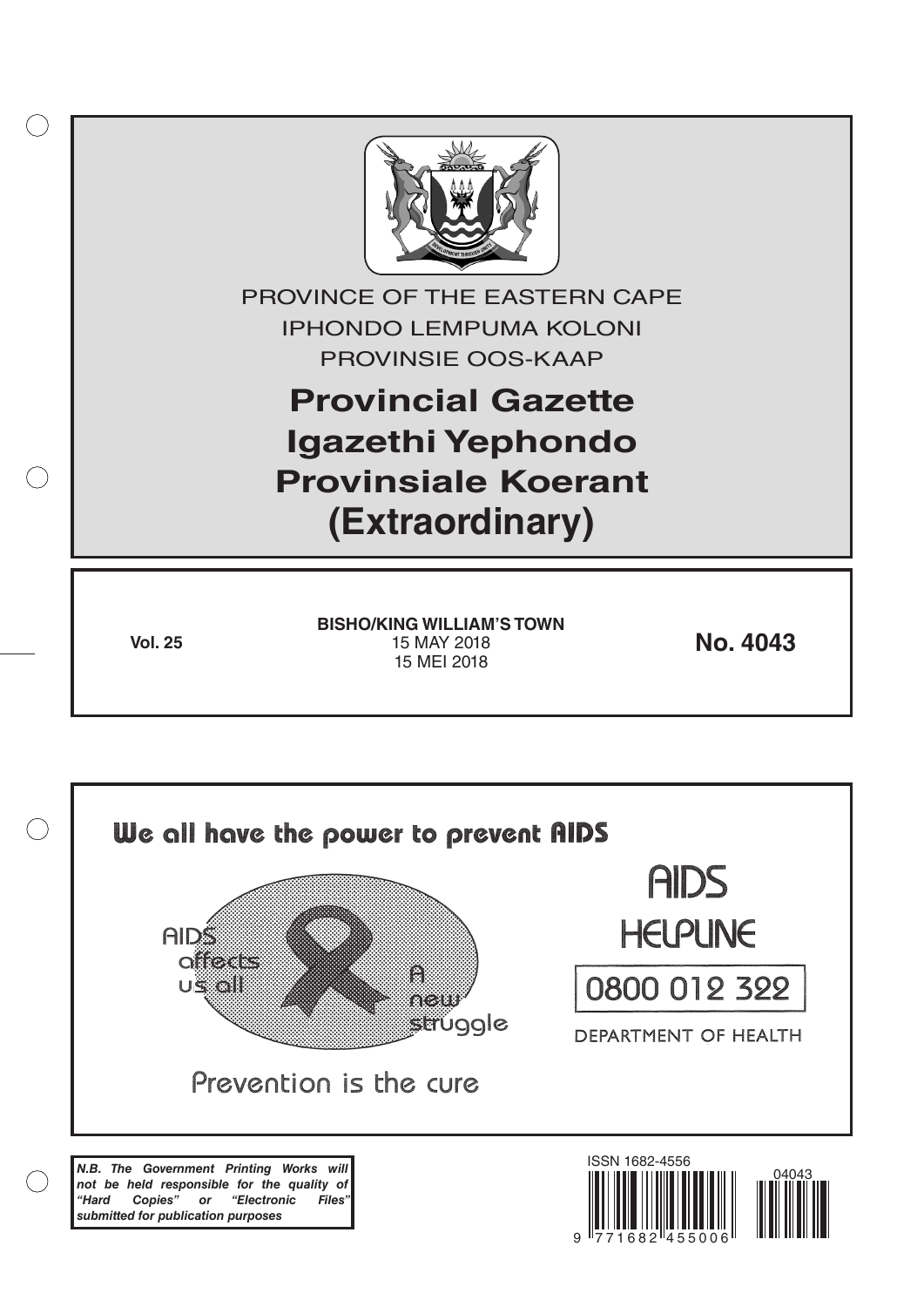# **IMPORTANT NOTICE:**

**The GovernmenT PrinTinG Works Will noT be held resPonsible for any errors ThaT miGhT occur due To The submission of incomPleTe / incorrecT / illeGible coPy.**

**no fuTure queries Will be handled in connecTion WiTh The above.**

## **CONTENTS**

|    |                                                                                                                                                                                         | Gazette<br>No. | Page<br>No. |
|----|-----------------------------------------------------------------------------------------------------------------------------------------------------------------------------------------|----------------|-------------|
|    | <b>PROVINCIAL NOTICES • PROVINSIALE KENNISGEWINGS</b>                                                                                                                                   |                |             |
| 79 | Local Government: Municipal Structures Act, 1998, as amended: By-Elections for: Emalahleni Local                                                                                        | 4043           |             |
| 80 | Local Government: Municipal Structures Act (117/1998): By-elections for: Buffalo City Metropole (Ward<br>29200018 and Ward 2920021) and Ingguza Hill Local Municipality (Ward 21503009) | 4043           |             |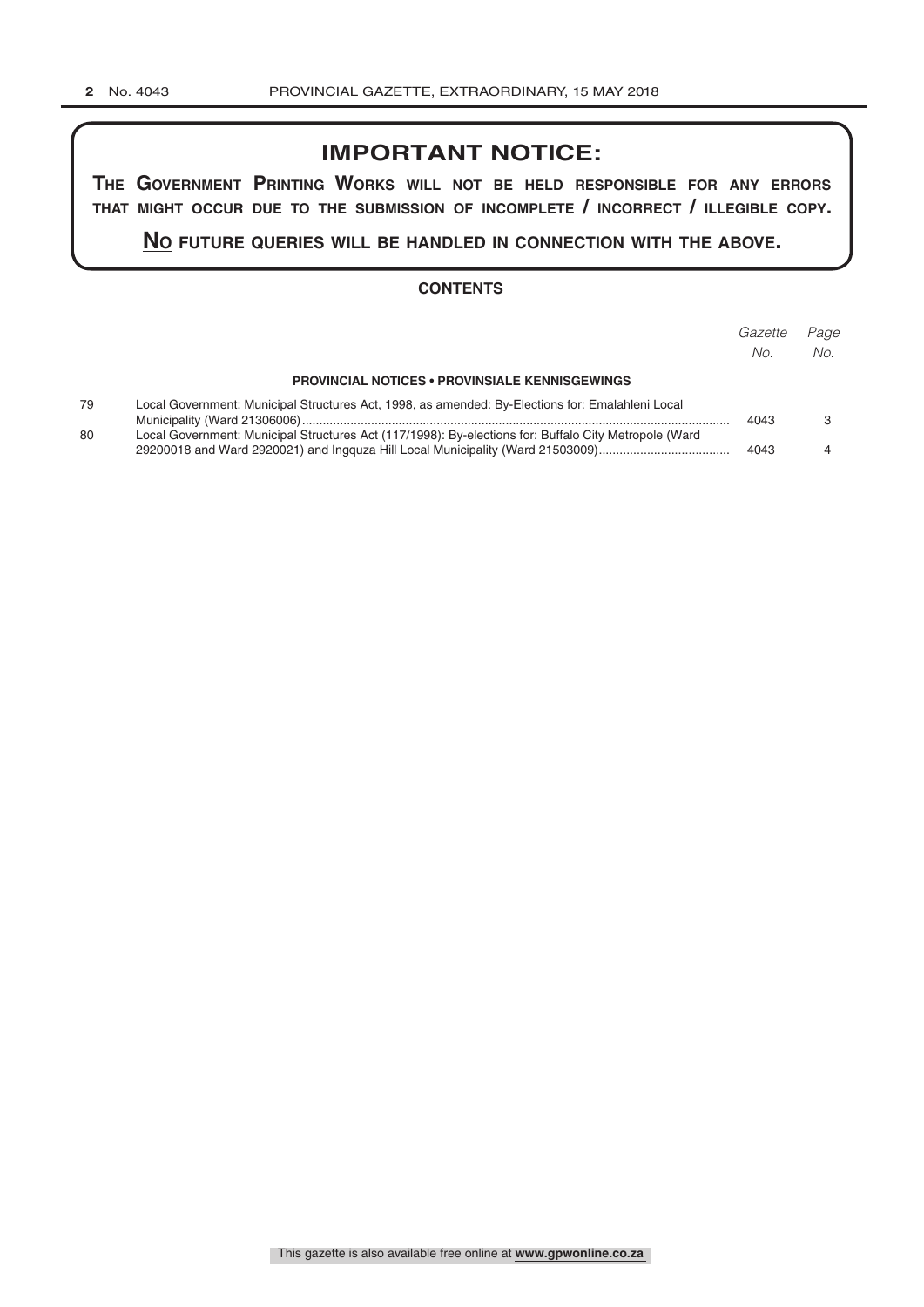## Provincial Notices • Provinsiale Kennisgewings

#### **PROVINCIAL NOTICE 79 OF 2018**

PROVINCIAL NOTICE IN A PROVINCIAL AND INTERNATIONAL CONTINUES.

#### Province of the Eastern Cape

Department of Local Government and Traditional Affairs<br>tion issued in terms of Soction 25 of the Local Government: Muni Provincial Notice issued in terms of Section 25 of the Local Government: Municipal<br>Structures Act, 1008, Act, Amended (Act No. 117 of 1009) Structures Act, 1998, As Amended (Act No. 117 of 1998)

#### BY-ELECTIONS FOR: EMALAHLENI LOCAL MUNICIPALITY (WARD 21306006)

I, Fikile Devilliers Xasa, Member of the Executive Council of the Province of Eastern Cape responsible for Local Government, acting in terms of section 25(4) of the Local Government: Municipal Structures Act, 1998 (Act No.117 of 1998), after consultation Municipality and set 20 June 2018 as the date of such by-elections.

 $10/05/20/8$ 

Member of the Executive Council responsible for Local Government (Province of the Eastern Cape)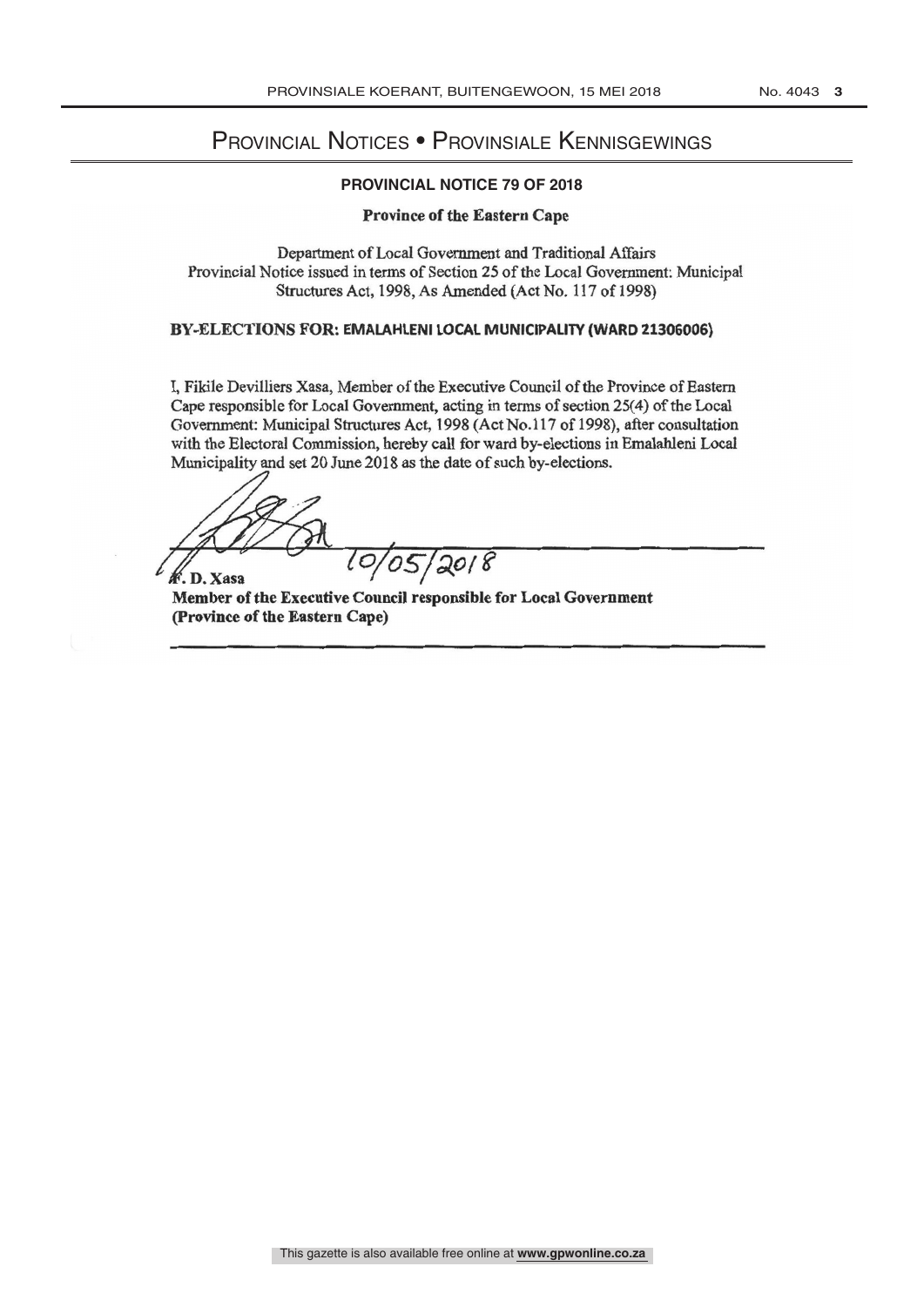#### **PROVINCIAL NOTICE 80 OF 2018**

## Province of the Eastern Cape

Department of Local Government and Traditional Affairs Provincial Notice issued in terms of Section 25 of the Local Government: Municipal Structures Act, 1998, As Amended (Act No. 117 of 1998)

## BY- ELECTIONS FOR: BUFFALO CITY METROPOLE (WARD 29200018 AND WARD 2920021) AND INGQUZA HILL LOCAL MUNICIPALITY (WARD 21503009)

I, Fikile Devilliers Xasa, Member of the Executive Council of the Province of Eastern Government: Municipal Structures Act, 1998 (Act No.117 of 1998), after consultation Government: Municipal Structures Act, 1998 (Act No. i 17 of 1998), after consultation with the Electoral Commission, hereby call for ward by-elections in Buffalo City<br>Metropole and Incomes Uill Legal Municipality and set 06 June 2018 as the data of such Metropole and Ingquza Hill Local Municipality and set 06 June 2018 as the date of such by-elections.

 $\frac{10}{1005}$  2018

Member of the Executive Council responsible for Local Government (Province of the Eastern Cape)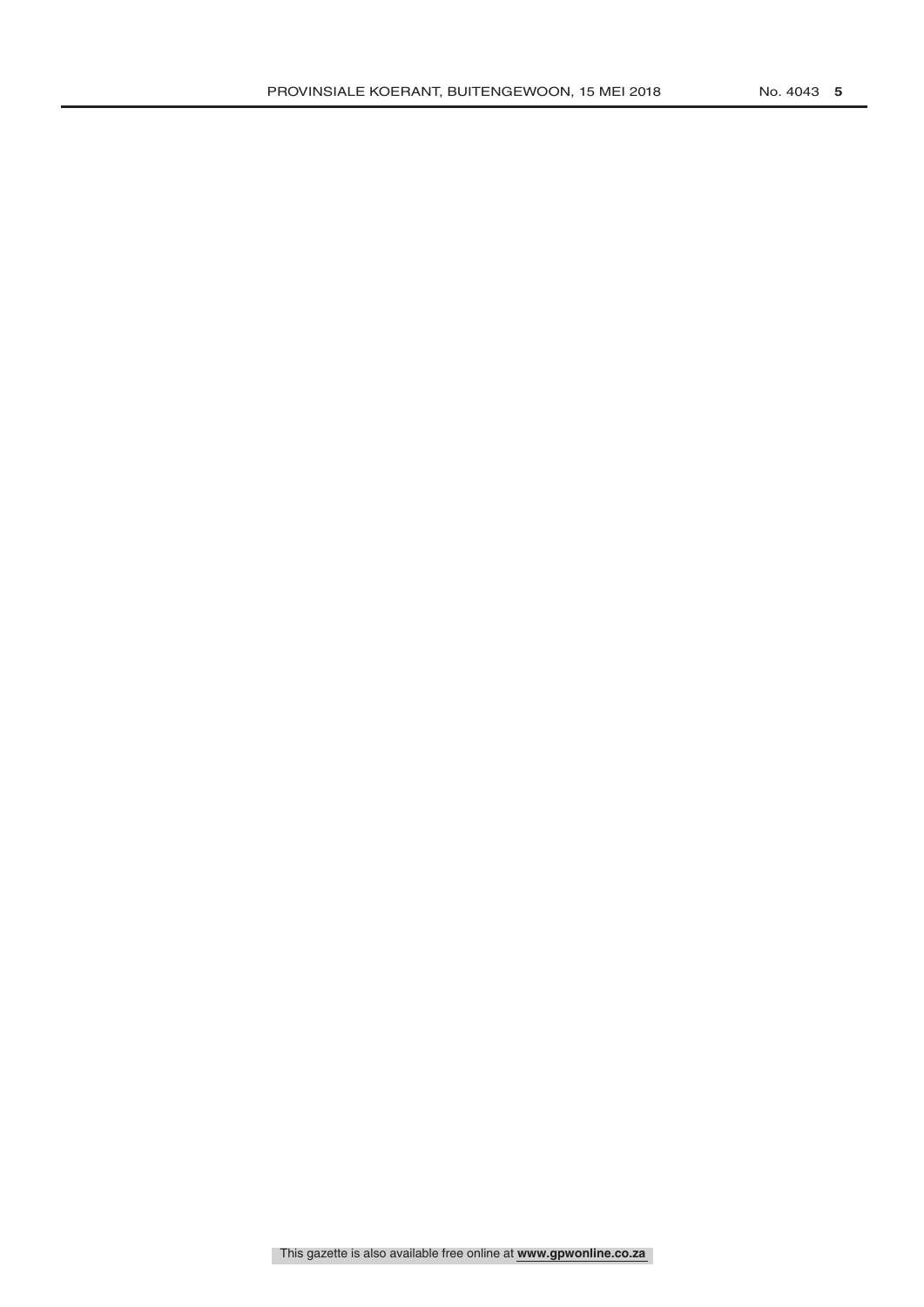This gazette is also available free online at **www.gpwonline.co.za**